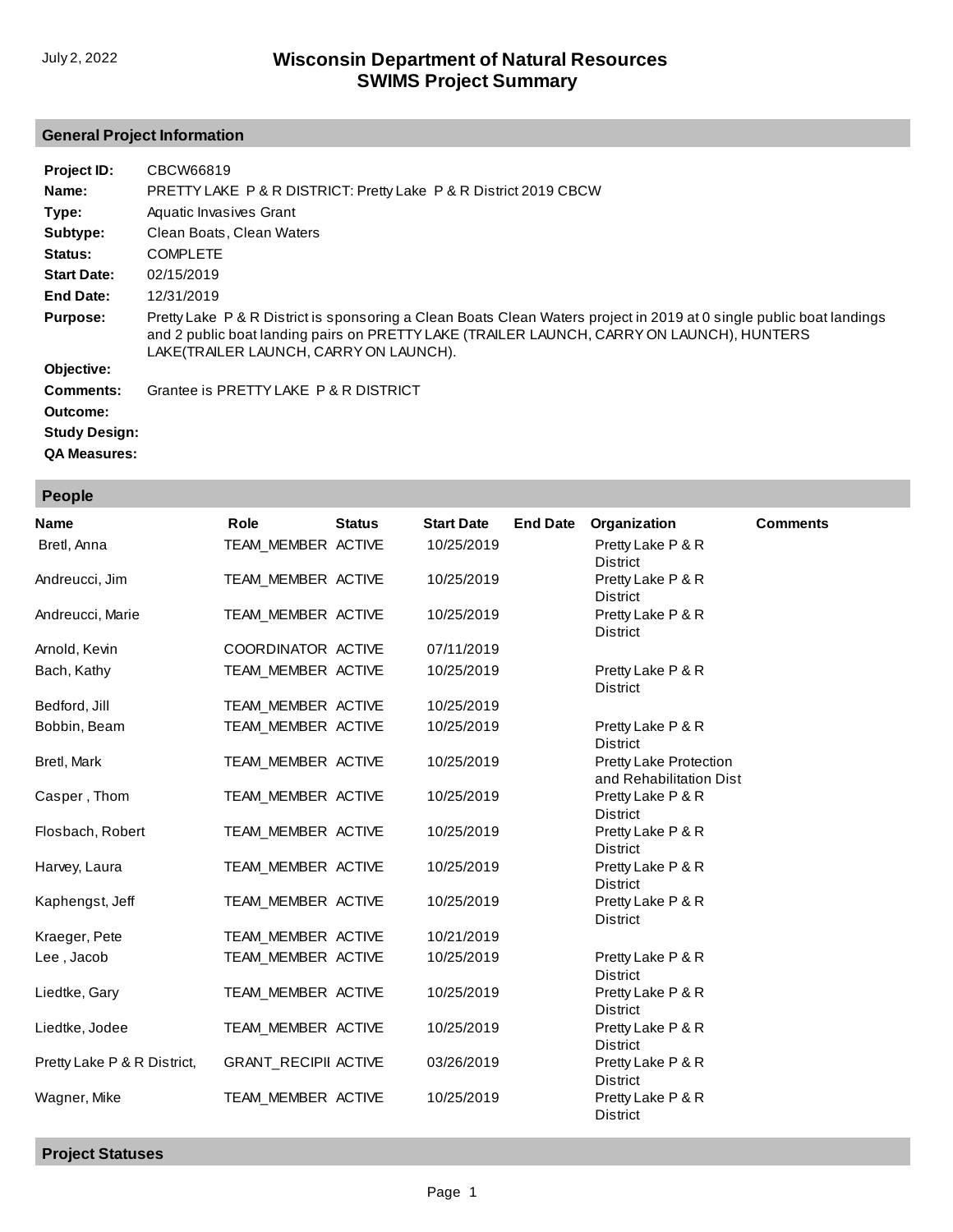| Date                                                     | <b>Reported By</b>                                    | <b>Status</b>                                                        |                                                        | <b>Comments</b>     |                                                                         |                                                                                            |                                  |
|----------------------------------------------------------|-------------------------------------------------------|----------------------------------------------------------------------|--------------------------------------------------------|---------------------|-------------------------------------------------------------------------|--------------------------------------------------------------------------------------------|----------------------------------|
| <b>Actions</b>                                           |                                                       |                                                                      |                                                        |                     |                                                                         |                                                                                            |                                  |
| Action<br><b>Grant Awarded</b>                           |                                                       |                                                                      | <b>Detailed Description</b><br>Grant CBCW66819 awarded |                     | <b>Start</b><br>02/15/2019                                              | <b>End Date</b><br>12/31/2019                                                              | <b>Status</b><br><b>COMPLETE</b> |
| <b>Monitoring Stations</b>                               |                                                       |                                                                      |                                                        |                     |                                                                         |                                                                                            |                                  |
| <b>Station ID</b><br>10017556<br>10017602                | <b>Name</b>                                           | Hunters Lake - Landing off Manor House Road<br>Pretty Lake -- Access |                                                        |                     | Comments                                                                |                                                                                            |                                  |
| <b>Assessment Units</b>                                  |                                                       |                                                                      |                                                        |                     |                                                                         |                                                                                            |                                  |
| <b>WBIC</b><br>779300<br>826300                          | Segment<br>2<br>1                                     | <b>Local Name</b><br><b>Pretty Lake</b><br><b>Hunter Lake</b>        |                                                        |                     | <b>Official Name</b><br>Pretty Lake<br><b>Hunters Lake</b>              |                                                                                            |                                  |
| <b>Lab Account Codes</b>                                 |                                                       |                                                                      |                                                        |                     |                                                                         |                                                                                            |                                  |
| <b>Account Code</b>                                      | <b>Description</b>                                    |                                                                      |                                                        |                     | <b>Start Date</b>                                                       |                                                                                            | <b>End Date</b>                  |
| <b>Forms</b>                                             |                                                       |                                                                      |                                                        |                     |                                                                         |                                                                                            |                                  |
| <b>Form Code</b><br>WATERCRAFT_2018                      | <b>Form Name</b>                                      | Watercraft Inspection Report (Revised 2/2018)                        |                                                        |                     |                                                                         |                                                                                            |                                  |
| <b>Methods</b>                                           |                                                       |                                                                      |                                                        |                     |                                                                         |                                                                                            |                                  |
| <b>Method Code</b>                                       |                                                       | <b>Description</b>                                                   |                                                        |                     |                                                                         |                                                                                            |                                  |
| <b>Fieldwork Events</b>                                  |                                                       |                                                                      |                                                        |                     |                                                                         |                                                                                            |                                  |
| <b>Start Date</b><br>05/25/2019 05:45                    | Status<br><b>COMPLETE</b>                             | <b>Field ID</b>                                                      | <b>Station ID</b><br>10017556                          | <b>Station Name</b> |                                                                         | Hunters Lake - Landing off Manor House Road                                                |                                  |
| 05/25/2019 07:00<br>05/25/2019 07:00                     | <b>COMPLETE</b><br><b>COMPLETE</b>                    |                                                                      | 10017602<br>10017602                                   |                     | Pretty Lake -- Access<br>Pretty Lake -- Access                          |                                                                                            |                                  |
| 05/26/2019 05:30 COMPLETE<br>05/26/2019 07:00            | <b>COMPLETE</b>                                       |                                                                      | 10017556<br>10017602                                   |                     | Pretty Lake -- Access                                                   | Hunters Lake - Landing off Manor House Road                                                |                                  |
| 05/26/2019 08:00<br>05/26/2019 10:00                     | <b>COMPLETE</b><br><b>COMPLETE</b>                    |                                                                      | 10017556<br>10017556                                   |                     |                                                                         | Hunters Lake - Landing off Manor House Road<br>Hunters Lake - Landing off Manor House Road |                                  |
| 05/27/2019 07:00<br>05/27/2019 10:00<br>05/31/2019 07:00 | <b>COMPLETE</b><br><b>COMPLETE</b><br><b>COMPLETE</b> |                                                                      | 10017602<br>10017602<br>10017602                       |                     | Pretty Lake -- Access<br>Pretty Lake -- Access<br>Pretty Lake -- Access |                                                                                            |                                  |
| 05/31/2019 10:00<br>06/01/2019 07:00                     | <b>COMPLETE</b><br><b>COMPLETE</b>                    |                                                                      | 10017556<br>10017556                                   |                     |                                                                         | Hunters Lake - Landing off Manor House Road<br>Hunters Lake - Landing off Manor House Road |                                  |
| 06/01/2019 07:00<br>06/02/2019 07:00<br>06/02/2019 11:00 | <b>COMPLETE</b><br><b>COMPLETE</b><br><b>COMPLETE</b> |                                                                      | 10017602<br>10017556<br>10017602                       |                     | Pretty Lake -- Access<br>Pretty Lake -- Access                          | Hunters Lake - Landing off Manor House Road                                                |                                  |
| 06/07/2019 07:00<br>06/08/2019 05:20                     | <b>COMPLETE</b><br><b>COMPLETE</b>                    |                                                                      | 10017602<br>10017556                                   |                     | Pretty Lake -- Access                                                   | Hunters Lake - Landing off Manor House Road                                                |                                  |
| 06/08/2019 08:00<br>06/08/2019 11:00                     | <b>COMPLETE</b><br><b>COMPLETE</b>                    |                                                                      | 10017602<br>10017556                                   |                     | Pretty Lake -- Access                                                   | Hunters Lake - Landing off Manor House Road                                                |                                  |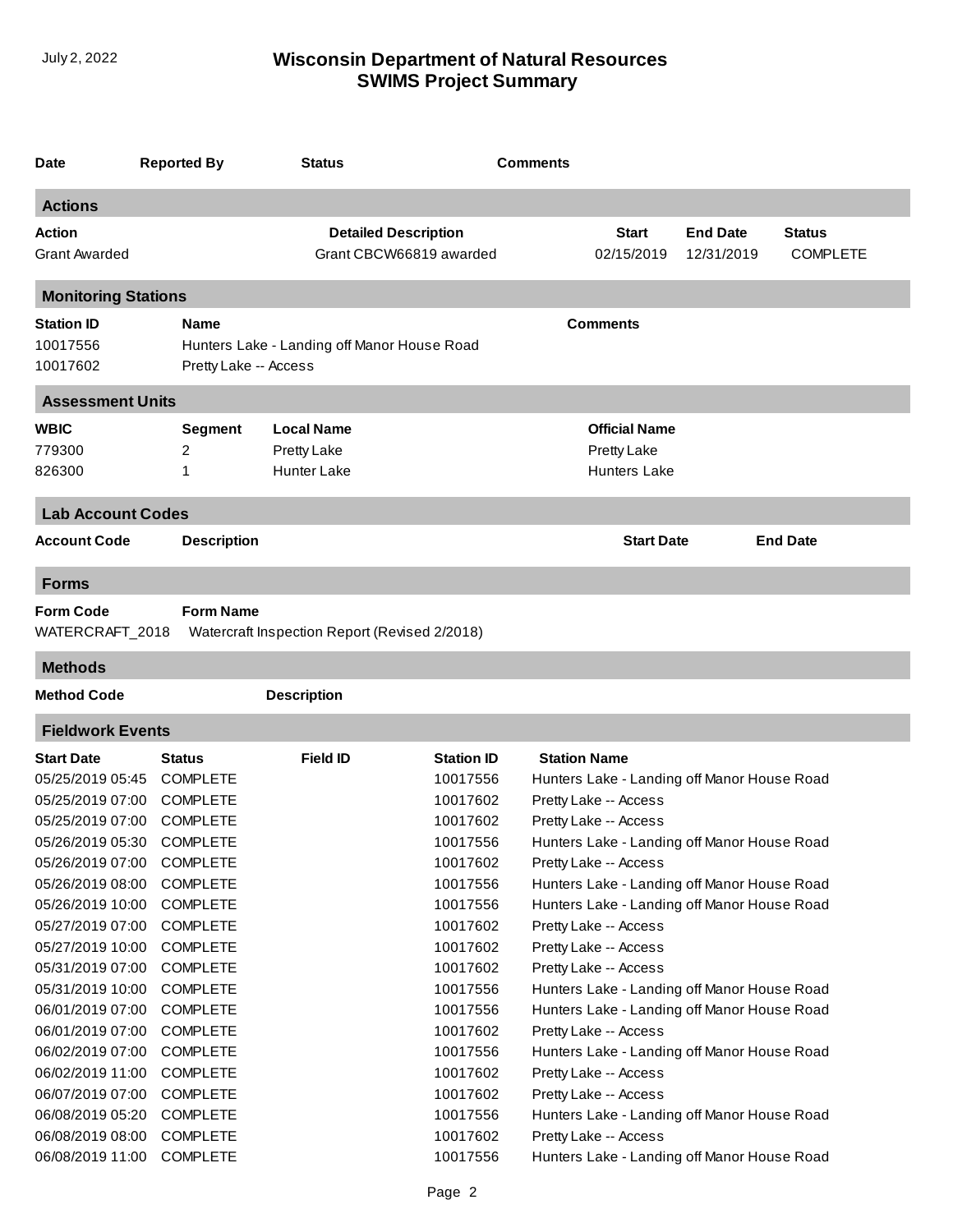| <b>Start Date</b> | <b>Status</b>   | Field ID | <b>Station ID</b> | <b>Station Name</b>                         |
|-------------------|-----------------|----------|-------------------|---------------------------------------------|
| 06/08/2019 11:00  | <b>COMPLETE</b> |          | 10017602          | Pretty Lake -- Access                       |
| 06/12/2019 12:00  | <b>COMPLETE</b> |          | 10017556          | Hunters Lake - Landing off Manor House Road |
| 06/14/2019 07:00  | <b>COMPLETE</b> |          | 10017602          | Pretty Lake -- Access                       |
| 06/14/2019 07:00  | <b>COMPLETE</b> |          | 10017556          | Hunters Lake - Landing off Manor House Road |
| 06/15/2019 05:30  | <b>COMPLETE</b> |          | 10017556          | Hunters Lake - Landing off Manor House Road |
| 06/15/2019 10:00  | <b>COMPLETE</b> |          | 10017602          | Pretty Lake -- Access                       |
| 06/15/2019 11:00  | <b>COMPLETE</b> |          | 10017556          | Hunters Lake - Landing off Manor House Road |
| 06/16/2019 06:00  | <b>COMPLETE</b> |          | 10017602          | Pretty Lake -- Access                       |
| 06/16/2019 07:00  | <b>COMPLETE</b> |          | 10017556          | Hunters Lake - Landing off Manor House Road |
| 06/22/2019 05:30  | <b>COMPLETE</b> |          | 10017556          | Hunters Lake - Landing off Manor House Road |
| 06/22/2019 10:00  | <b>COMPLETE</b> |          | 10017602          | Pretty Lake -- Access                       |
| 06/22/2019 10:00  | <b>COMPLETE</b> |          | 10017556          | Hunters Lake - Landing off Manor House Road |
| 06/23/2019 06:00  | <b>COMPLETE</b> |          | 10017602          | Pretty Lake -- Access                       |
| 06/23/2019 10:00  | <b>COMPLETE</b> |          | 10017556          | Hunters Lake - Landing off Manor House Road |
| 06/25/2019 16:00  | <b>COMPLETE</b> |          | 10017556          | Hunters Lake - Landing off Manor House Road |
| 06/27/2019 16:00  | <b>COMPLETE</b> |          | 10017556          | Hunters Lake - Landing off Manor House Road |
| 06/28/2019 06:00  | <b>COMPLETE</b> |          | 10017602          | Pretty Lake -- Access                       |
| 06/28/2019 10:00  | <b>COMPLETE</b> |          | 10017556          | Hunters Lake - Landing off Manor House Road |
| 06/29/2019 05:30  | <b>COMPLETE</b> |          | 10017556          | Hunters Lake - Landing off Manor House Road |
| 06/29/2019 06:00  | <b>COMPLETE</b> |          | 10017602          | Pretty Lake -- Access                       |
| 06/29/2019 10:00  | <b>COMPLETE</b> |          | 10017556          | Hunters Lake - Landing off Manor House Road |
| 06/30/2019 07:00  | <b>COMPLETE</b> |          | 10017556          | Hunters Lake - Landing off Manor House Road |
| 06/30/2019 10:00  | <b>COMPLETE</b> |          | 10017602          | Pretty Lake -- Access                       |
| 06/30/2019 17:00  | <b>COMPLETE</b> |          | 10017556          | Hunters Lake - Landing off Manor House Road |
| 07/03/2019 06:30  | <b>COMPLETE</b> |          | 10017556          | Hunters Lake - Landing off Manor House Road |
| 07/03/2019 10:00  | <b>COMPLETE</b> |          | 10017602          | Pretty Lake -- Access                       |
| 07/03/2019 16:00  | <b>COMPLETE</b> |          | 10017602          | Pretty Lake -- Access                       |
| 07/04/2019 06:00  | <b>COMPLETE</b> |          | 10017556          | Hunters Lake - Landing off Manor House Road |
| 07/04/2019 08:00  | <b>COMPLETE</b> |          | 10017602          | Pretty Lake -- Access                       |
| 07/04/2019 10:00  | <b>COMPLETE</b> |          | 10017602          | Pretty Lake -- Access                       |
| 07/05/2019 06:00  | <b>COMPLETE</b> |          | 10017602          | Pretty Lake -- Access                       |
| 07/05/2019 06:00  | <b>COMPLETE</b> |          | 10017602          | Pretty Lake -- Access                       |
| 07/05/2019 08:00  | <b>COMPLETE</b> |          | 10017602          | Pretty Lake -- Access                       |
| 07/05/2019 10:00  | <b>COMPLETE</b> |          | 10017556          | Hunters Lake - Landing off Manor House Road |
| 07/06/2019 06:00  | <b>COMPLETE</b> |          | 10017602          | Pretty Lake -- Access                       |
| 07/06/2019 10:00  | <b>COMPLETE</b> |          | 10017556          | Hunters Lake - Landing off Manor House Road |
| 07/06/2019 11:00  | <b>COMPLETE</b> |          | 10017602          | Pretty Lake -- Access                       |
| 07/07/2019 05:30  | <b>COMPLETE</b> |          | 10017556          | Hunters Lake - Landing off Manor House Road |
| 07/07/2019 06:00  | <b>COMPLETE</b> |          | 10017602          | Pretty Lake -- Access                       |
| 07/07/2019 07:00  | <b>COMPLETE</b> |          | 10017602          | Pretty Lake -- Access                       |
| 07/07/2019 10:00  | <b>COMPLETE</b> |          | 10017556          | Hunters Lake - Landing off Manor House Road |
| 07/07/2019 10:00  | <b>COMPLETE</b> |          | 10017602          | Pretty Lake -- Access                       |
| 07/07/2019 16:00  | <b>COMPLETE</b> |          | 10017602          | Pretty Lake -- Access                       |
| 07/08/2019 07:15  | <b>COMPLETE</b> |          | 10017556          | Hunters Lake - Landing off Manor House Road |
| 07/10/2019 08:30  | <b>COMPLETE</b> |          | 10017556          | Hunters Lake - Landing off Manor House Road |
| 07/11/2019 18:00  | <b>COMPLETE</b> |          | 10017556          | Hunters Lake - Landing off Manor House Road |
| 07/13/2019 05:15  | <b>COMPLETE</b> |          | 10017556          | Hunters Lake - Landing off Manor House Road |
| 07/13/2019 07:00  | <b>COMPLETE</b> |          | 10017556          | Hunters Lake - Landing off Manor House Road |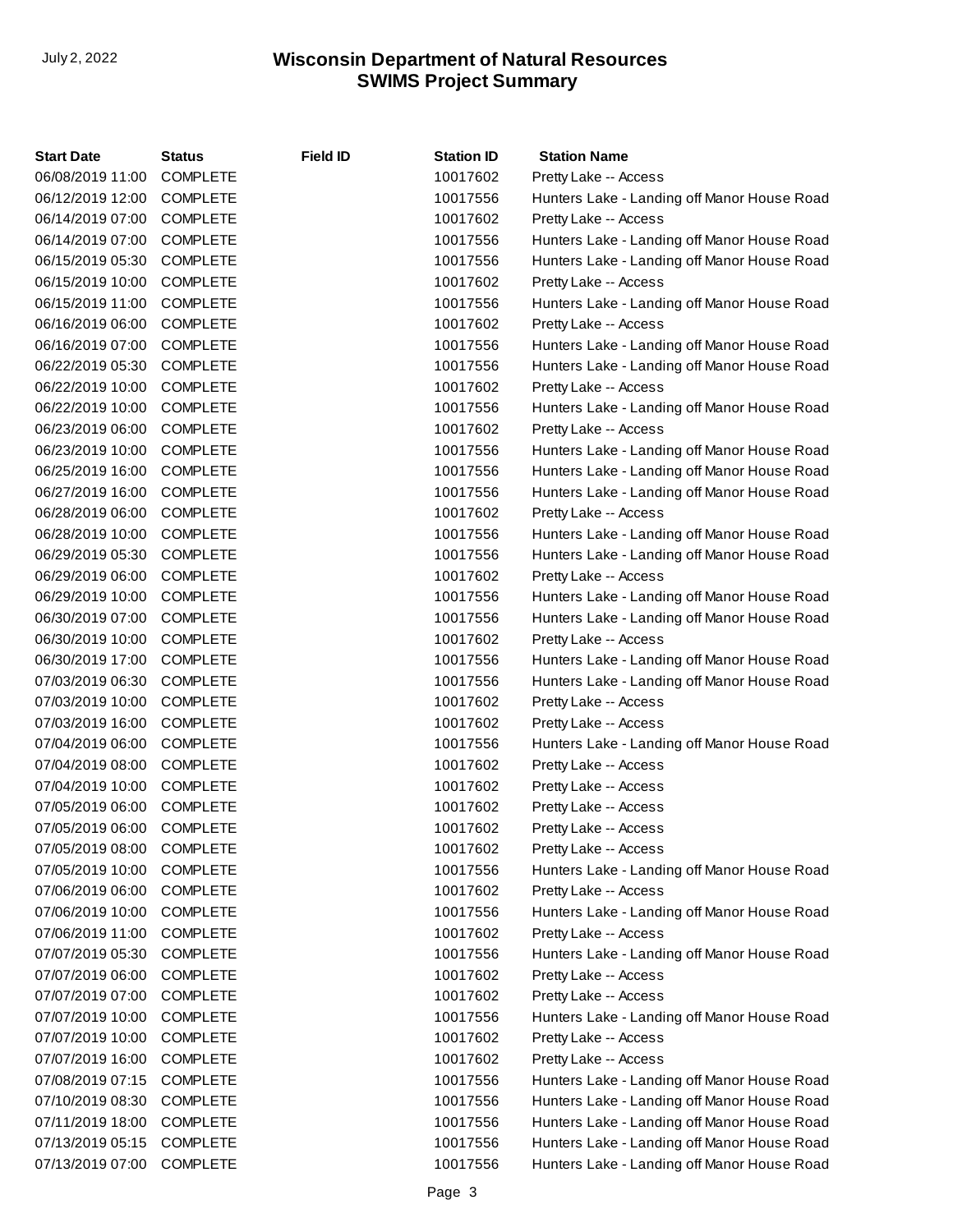| <b>Start Date</b> | Status          | <b>Field ID</b> | <b>Station ID</b> | <b>Station Name</b>                         |
|-------------------|-----------------|-----------------|-------------------|---------------------------------------------|
| 07/13/2019 10:00  | <b>COMPLETE</b> |                 | 10017602          | Pretty Lake -- Access                       |
| 07/14/2019 06:00  | <b>COMPLETE</b> |                 | 10017602          | Pretty Lake -- Access                       |
| 07/14/2019 10:00  | <b>COMPLETE</b> |                 | 10017556          | Hunters Lake - Landing off Manor House Road |
| 07/15/2019 07:00  | <b>COMPLETE</b> |                 | 10017556          | Hunters Lake - Landing off Manor House Road |
| 07/19/2019 06:00  | <b>COMPLETE</b> |                 | 10017556          | Hunters Lake - Landing off Manor House Road |
| 07/19/2019 10:00  | <b>COMPLETE</b> |                 | 10017602          | Pretty Lake -- Access                       |
| 07/20/2019 06:00  | <b>COMPLETE</b> |                 | 10017556          | Hunters Lake - Landing off Manor House Road |
| 07/20/2019 10:00  | <b>COMPLETE</b> |                 | 10017602          | Pretty Lake -- Access                       |
| 07/21/2019 06:00  | <b>COMPLETE</b> |                 | 10017556          | Hunters Lake - Landing off Manor House Road |
| 07/21/2019 10:00  | <b>COMPLETE</b> |                 | 10017602          | Pretty Lake -- Access                       |
| 07/26/2019 07:00  | <b>COMPLETE</b> |                 | 10017602          | Pretty Lake -- Access                       |
| 07/26/2019 11:00  | <b>COMPLETE</b> |                 | 10017556          | Hunters Lake - Landing off Manor House Road |
| 07/27/2019 05:50  | <b>COMPLETE</b> |                 | 10017556          | Hunters Lake - Landing off Manor House Road |
| 07/27/2019 11:00  | <b>COMPLETE</b> |                 | 10017556          | Hunters Lake - Landing off Manor House Road |
| 07/27/2019 11:00  | <b>COMPLETE</b> |                 | 10017556          | Hunters Lake - Landing off Manor House Road |
| 07/28/2019 06:00  | <b>COMPLETE</b> |                 | 10017602          | Pretty Lake -- Access                       |
| 07/28/2019 07:00  | <b>COMPLETE</b> |                 | 10017556          | Hunters Lake - Landing off Manor House Road |
| 07/28/2019 11:00  | <b>COMPLETE</b> |                 | 10017602          | Pretty Lake -- Access                       |
| 08/02/2019 06:00  | <b>COMPLETE</b> |                 | 10017602          | Pretty Lake -- Access                       |
| 08/02/2019 10:00  | <b>COMPLETE</b> |                 | 10017556          | Hunters Lake - Landing off Manor House Road |
| 08/03/2019 05:25  | <b>COMPLETE</b> |                 | 10017556          | Hunters Lake - Landing off Manor House Road |
| 08/03/2019 06:00  | <b>COMPLETE</b> |                 | 10017602          | Pretty Lake -- Access                       |
| 08/03/2019 06:00  | <b>COMPLETE</b> |                 | 10017602          | Pretty Lake -- Access                       |
| 08/03/2019 07:00  | <b>COMPLETE</b> |                 | 10017556          | Hunters Lake - Landing off Manor House Road |
| 08/04/2019 06:00  | <b>COMPLETE</b> |                 | 10017556          | Hunters Lake - Landing off Manor House Road |
| 08/04/2019 10:00  | <b>COMPLETE</b> |                 | 10017602          | Pretty Lake -- Access                       |
| 08/09/2019 06:00  | <b>COMPLETE</b> |                 | 10017556          | Hunters Lake - Landing off Manor House Road |
| 08/09/2019 10:00  | <b>COMPLETE</b> |                 | 10017602          | Pretty Lake -- Access                       |
| 08/10/2019 07:00  | <b>COMPLETE</b> |                 | 10017602          | Pretty Lake -- Access                       |
| 08/10/2019 11:00  | <b>COMPLETE</b> |                 | 10017556          | Hunters Lake - Landing off Manor House Road |
| 08/11/2019 07:00  | <b>COMPLETE</b> |                 | 10017556          | Hunters Lake - Landing off Manor House Road |
| 08/11/2019 11:00  | <b>COMPLETE</b> |                 | 10017602          | Pretty Lake -- Access                       |
| 08/14/2019 06:00  | <b>COMPLETE</b> |                 | 10017602          | Pretty Lake -- Access                       |
| 08/16/2019 07:00  | <b>COMPLETE</b> |                 | 10017602          | Pretty Lake -- Access                       |
| 08/16/2019 11:00  | <b>COMPLETE</b> |                 | 10017556          | Hunters Lake - Landing off Manor House Road |
| 08/17/2019 07:00  | <b>COMPLETE</b> |                 | 10017556          | Hunters Lake - Landing off Manor House Road |
| 08/17/2019 11:00  | <b>COMPLETE</b> |                 | 10017602          | Pretty Lake -- Access                       |
| 08/18/2019 07:00  | <b>COMPLETE</b> |                 | 10017602          | Pretty Lake -- Access                       |
| 08/18/2019 11:00  | <b>COMPLETE</b> |                 | 10017556          | Hunters Lake - Landing off Manor House Road |
| 08/21/2019 07:00  | <b>COMPLETE</b> |                 | 10017602          | Pretty Lake -- Access                       |
| 08/23/2019 06:00  | <b>COMPLETE</b> |                 | 10017602          | Pretty Lake -- Access                       |
| 08/23/2019 10:00  | <b>COMPLETE</b> |                 | 10017556          | Hunters Lake - Landing off Manor House Road |
| 08/23/2019 11:00  | <b>COMPLETE</b> |                 | 10017602          | Pretty Lake -- Access                       |
| 08/24/2019 07:00  | <b>COMPLETE</b> |                 | 10017556          | Hunters Lake - Landing off Manor House Road |
| 08/24/2019 11:00  | <b>COMPLETE</b> |                 | 10017602          | Pretty Lake -- Access                       |
| 08/25/2019 07:00  | <b>COMPLETE</b> |                 | 10017602          | Pretty Lake -- Access                       |
| 08/25/2019 11:00  | <b>COMPLETE</b> |                 | 10017556          | Hunters Lake - Landing off Manor House Road |
| 08/27/2019 07:00  | <b>COMPLETE</b> |                 | 10017556          | Hunters Lake - Landing off Manor House Road |